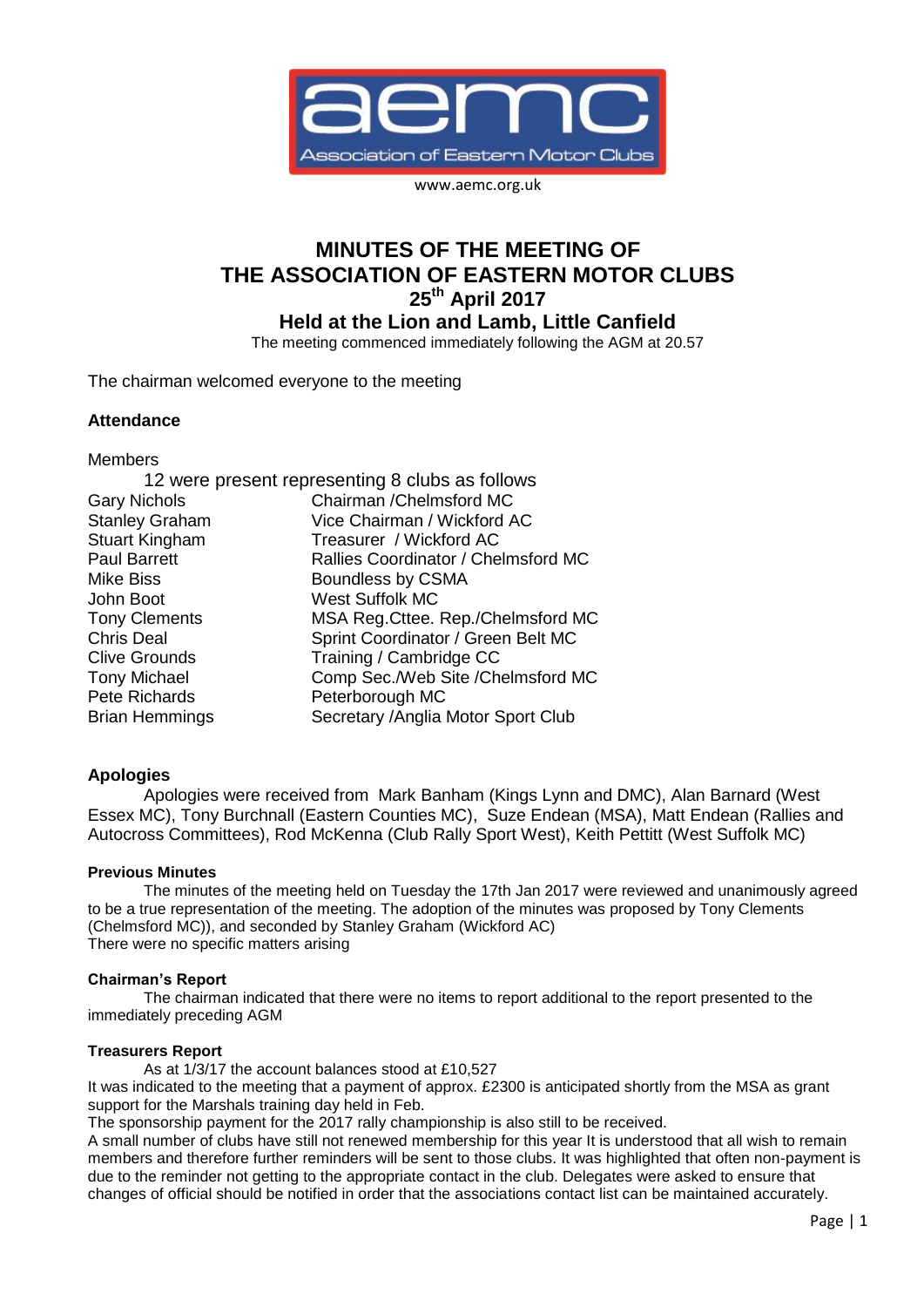## **Secretary's report**

#### Applications.

An application for membership had been received from the British Motorsport Marshals Club. It was unanimously agreed to accept this and for the secretary to welcome them as members.

#### Correspondence received

Copies of minutes and notices from other associations and monthly newsletters from Sevenoaks and District MC and the ACU Eastern centre have been received.

A letter had also been received from the Disabled Drivers Racing Club indicating that they were planning to hold an event at Snetterton in November 2017 and asking for clubs to provide practical support by way of participants and marshals. The format planned is to be similar to previously run "Charity Days" at the circuit where the public can pay for a number of laps of the circuit alongside an experienced driver/competitor. Following discussion it was agreed that the message should be recirculated to clubs in order that anyone interested in being involved could then contact the organisers directly.

## **Reports**

## **Stage Rally Championship**

It was reported that the awards presentation night for the 2016 championship which was held jointly with ASEMC and in conjunction with the Sprint championship had been very successful with the a good attendance. Profits from the 2016 series have been split with ASEMC, the partner in the championship.

The 2017 championship is progressing well with 3 rounds completed. The next rounds are Middlewick in May and the Flying Fortress in June.

33 competitors are currently registered with a good distribution across the classes.

## **Sprint Championship**

The Sprint part of the 2016 Championship awards presentation was also reported as being extremely successful with over 75% of the awards being collected by the winners on the night.

The 2017 championship is also well under way with 32 registered contenders. It is anticipated that this will increase to around 50 as the season progresses.

Some concern was expressed that entries to events so far this year have been down with popular events at North Weald and Hethel only attracting 31 and 58 competitors respectively. The situation will be monitored.

#### **Inter Association Events**

It was proposed that for the forthcoming inter association sprint and road rally events the association would support a team entry to the extent of £50 / car as a contribution towards the cost of entry. This was proposed by Paul Barrett (Chelmsford) and seconded by Chris Deal (Green Belt) and agreed unanimously. The sprint and rally championship co coordinators to arrange.

#### **MSA / Regional Committee**

A report was presented highlighting the following items from the February Regional Committee meeting or subsequent MSA announcements.

Work is continuing on the CRM (Customer Relationship Management) system with an implementation date of May still envisaged.

The revised regulations for Rally Future have been published and a consultation document on potential changes in rallying has been issued.

Safety car training and Safety Officer Training is planned for this year. Dates and venues will be announced shortly. Attendees for the safety car training will need to be referred by the principle organiser (CoC) of a planned event.

Training on Safeguarding awareness and processes will be rolled out commencing May. Initially this will be biased towards kart clubs/ events where junior competitors are more likely. However sessions will also be open for others that are interested.

A committee is being formed to review safety aspects in rallies other than stage events which will be chaired by Matt Endean.

A request was made that clarification on the process for creating permitted tyre lists and how the information is communicated should be sought through regional committee.

## **RDO (Go Motor sport)**

In the absence of an RDO there was no report